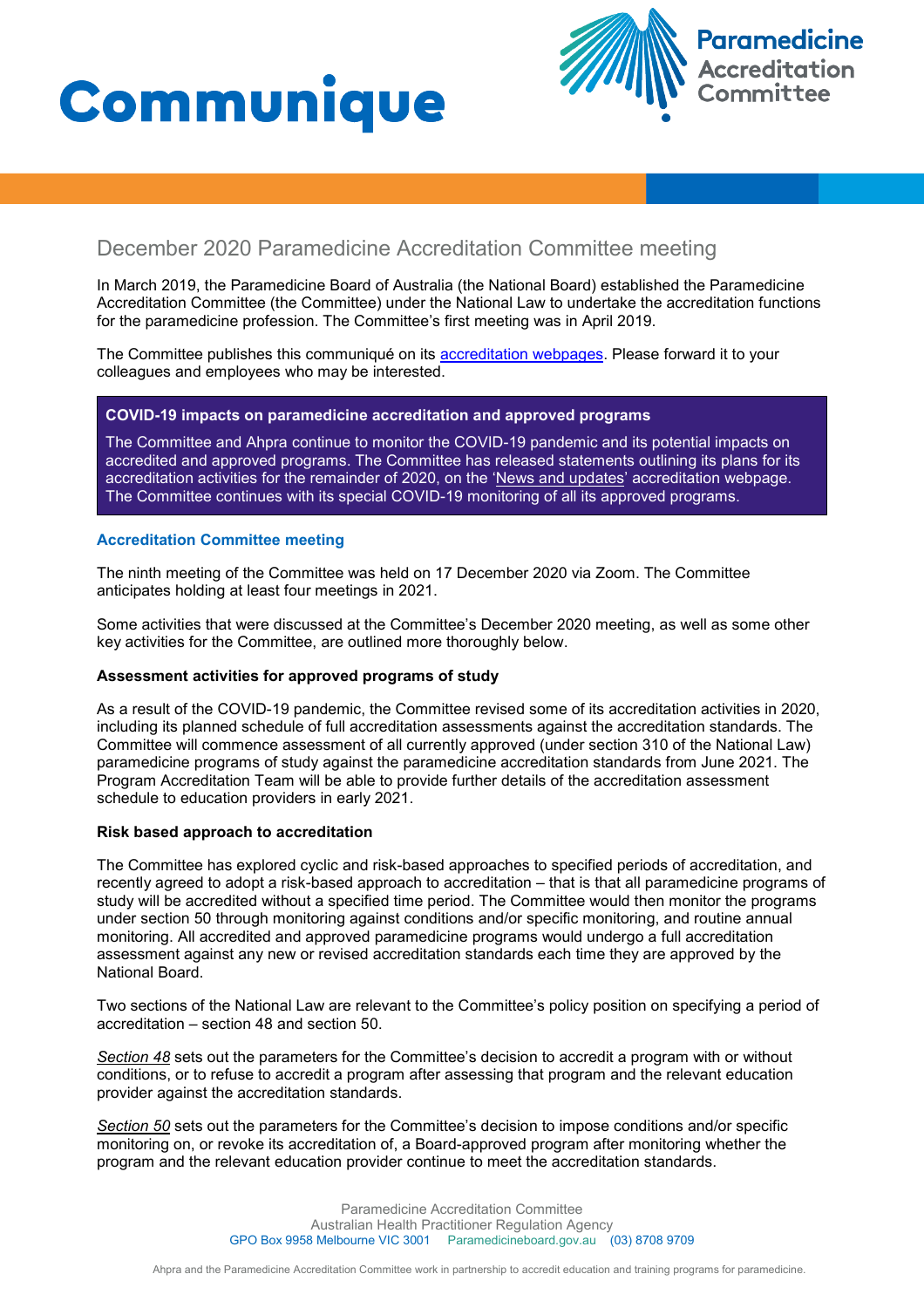These sections of the National Law do not specify or mandate that accreditation be for a specified period, rather they establish a regulatory framework for accreditation that enables the Committee to continue to accredit programs that the Committee is, through its monitoring, satisfied are meeting the accreditation standards.

These sections also enable the Committee to use conditions to take proportionate regulatory action when the Committee considers it necessary to ensure a program will meet standards that are not met at the time of assessment, or are no longer met after the program is accredited. This proportionate regulatory action may include imposing an end date on accreditation if a program continues not to meet standards, despite conditions.

# **Monitoring approved programs of study (s50)**

Under section 50 of the National Law, the Committee has a statutory responsibility to monitor approved programs of study and the education providers offering them. Until such time that the accreditation standards take effect on 1 June 2021 the Committee will continue to monitor programs of study to ensure the Committee and National Board can be assured that a program of study approved under section 310 of the National Law continues to provide a qualification for the purposes of registration in paramedicine.

The Committee is currently drafting its 2021 routine annual monitoring package, which it anticipates being able to disseminate to education providers in early 2021. The routine annual monitoring in 2021 will include a range of reporting requirements for education providers on the ongoing impacts of COVID-19 on their programs of study and students.

# 2020 COVID-19 reporting

The Committee has considered the education providers' 2020 COVID-19 special monitoring reports that were submitted and has provided advice to the National Board on changes made to education providers and their approved programs of study since March 2020 that may or may not impact on final year students achieving threshold capability prior to graduation. Outcomes of the Committee's 2020 COVID-19 special monitoring reporting are being communicated to education providers.

The Committee will continue to provide advice to the National Board on its monitoring of approved programs including the downstream impacts of COVID-19 on all students. Information on the downstream impacts of COVID-19 on future cohorts will be requested with education provider's 2021 Routine annual monitoring reports, which are anticipated to be due in mid-2021.

# **Internal review of paramedicine accreditation decisions**

The National Law at section 48(4) requires an accreditation authority to have an internal review process for accreditation decisions. The Committee has recently confirmed its *Process for internal review of paramedicine accreditation decisions for paramedicine*. This will be published on the Committee's accreditation webpages in early 2021.

# **Other key accreditation activities**

#### **Accreditation standards for paramedicine**

The accreditation standards for paramedicine take effect from 1 June 2021. Accreditation assessment activities will not take place before this date, and all education providers will be provided with further information on anticipated assessment dates in early 2021.

# The accreditation standards and professional capabilities for registered paramedics – a crucial relationship

The [professional capabilities for registered paramedics](https://www.paramedicineboard.gov.au/Professional-standards/Professional-capabilities-for-registered-paramedics.aspx) (professional capabilities) describe the minimum threshold level of professional capability required for a registered paramedic in Australia. They provide the framework for assessing student and practitioner competence. Applicants for general registration must demonstrate that they meet the requirements of the professional capabilities to be suitably qualified for registration.

The accreditation standards require the design and implementation of a program where learning outcomes and assessment tasks map to all the professional capabilities.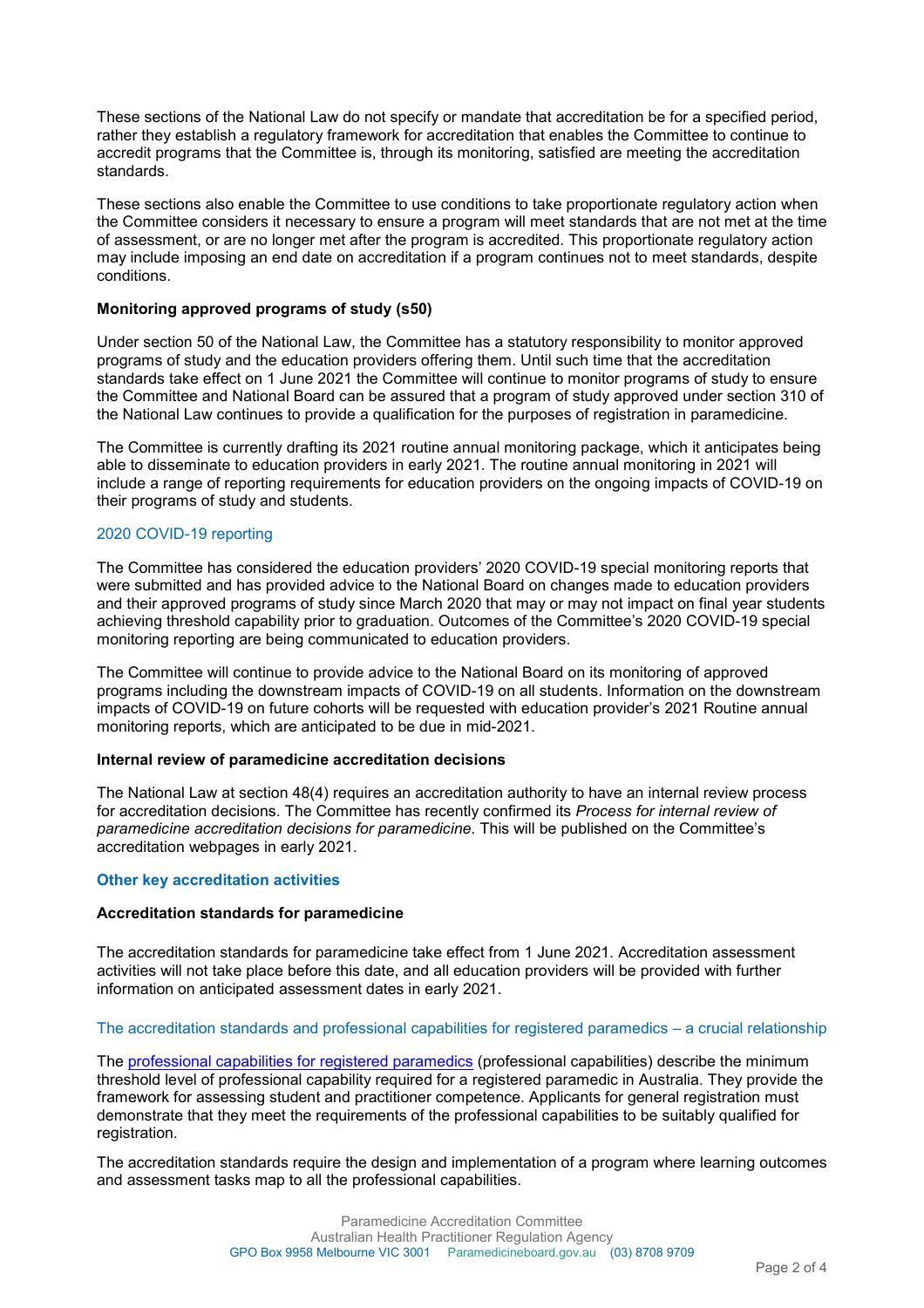Education providers must be able to show that all students demonstrate all enabling components for all key capabilities (for the relevant division of registration) in the clinical setting, before they complete their program of study. This will be an important element of assessment of approved paramedicine programs against the accreditation standards.

# **Reporting to the Paramedicine Board of Australia**

The Committee must provide to the National Board reports and supporting documentation in accordance with the timeframes and form and content requirements as identified in attachment F of the Terms of [Reference.](https://www.paramedicineboard.gov.au/Accreditation/Accreditation-Committee.aspx) Attachment F states: "*The Accreditation Committee will report on a six-monthly basis against a template based on the KPIs and key activity data to be agreed between the Accreditation Committee, National Board and AHPRA. The report template will focus on meaningful parameters and will seek to refine and improve, rather than increase, the current six-monthly reporting requirements."*

The Committee submitted its key performance indicator (KPI) report to the National Board and Ahpra on 30 November 2020. The KPI report also outlined the Committee's response to the COVID-19 pandemic.

#### **Stakeholder engagement**

#### Presentation at the Australasian College of Paramedicine's International Conference 2020

The Australasian College of Paramedicine International Conference 2020 (ACPIC) was held online from 21 to 23 October 2020. Committee members Helen Webb and Bill Lord were invited to present, on behalf of the Committee, and participate in a panel discussion about *"Paramedic Accreditation, implications for WIL preceptors and facilitators*".

#### Meetings with the Australasian Council of Paramedicine Deans (ACPD)

In November 2020, the Committee's Co-Deputy Chair, Bill Lord and the Manager, Program Accreditation, met with members of the ACPD to discuss the accreditation standards for paramedicine and the linkage to the professional capabilities.

The Committee extended an invitation to the ACPD Chair to join the Committee's December 2020 meeting via Zoom for a discussion on various topics such as monitoring of approved programs of study; 2020 COVID-19 reporting; accreditation standards implementation; professional capabilities; and assessment processes.

#### Stakeholder engagement framework

The Committee's [Terms of Reference](https://www.paramedicineboard.gov.au/Accreditation/Accreditation-Committee.aspx) requires *"processes for effective collaboration with key stakeholders including education providers and the Health Professions Accreditation Collaborative Forum".* 

In conjunction with the Aboriginal and Torres Strait Islander Health Practice, Chinese Medicine, Medical Radiation Practice, and Podiatry Accreditation Committees, the Committee has developed a common accreditation stakeholder engagement framework (the framework).

The Committee will use the framework to develop Stakeholder Engagement Plans for key accreditation projects.

#### Information forums March and April 2021

The Committee will run a series of webinar sessions in March and April 2021, on the implementation of the accreditation standards – more information on this, including exact dates, will be communicated to education providers by early February 2021.

#### **Contact information**

For any queries related to paramedicine program accreditation, please contact the Committee via the Program Accreditation Team at [program.accreditation@ahpra.gov.au.](mailto:program.accreditation@ahpra.gov.au)

For more information on paramedicine accreditation please visit the National Board's [accreditation](https://www.paramedicineboard.gov.au/Accreditation.aspx)  [webpage.](https://www.paramedicineboard.gov.au/Accreditation.aspx)